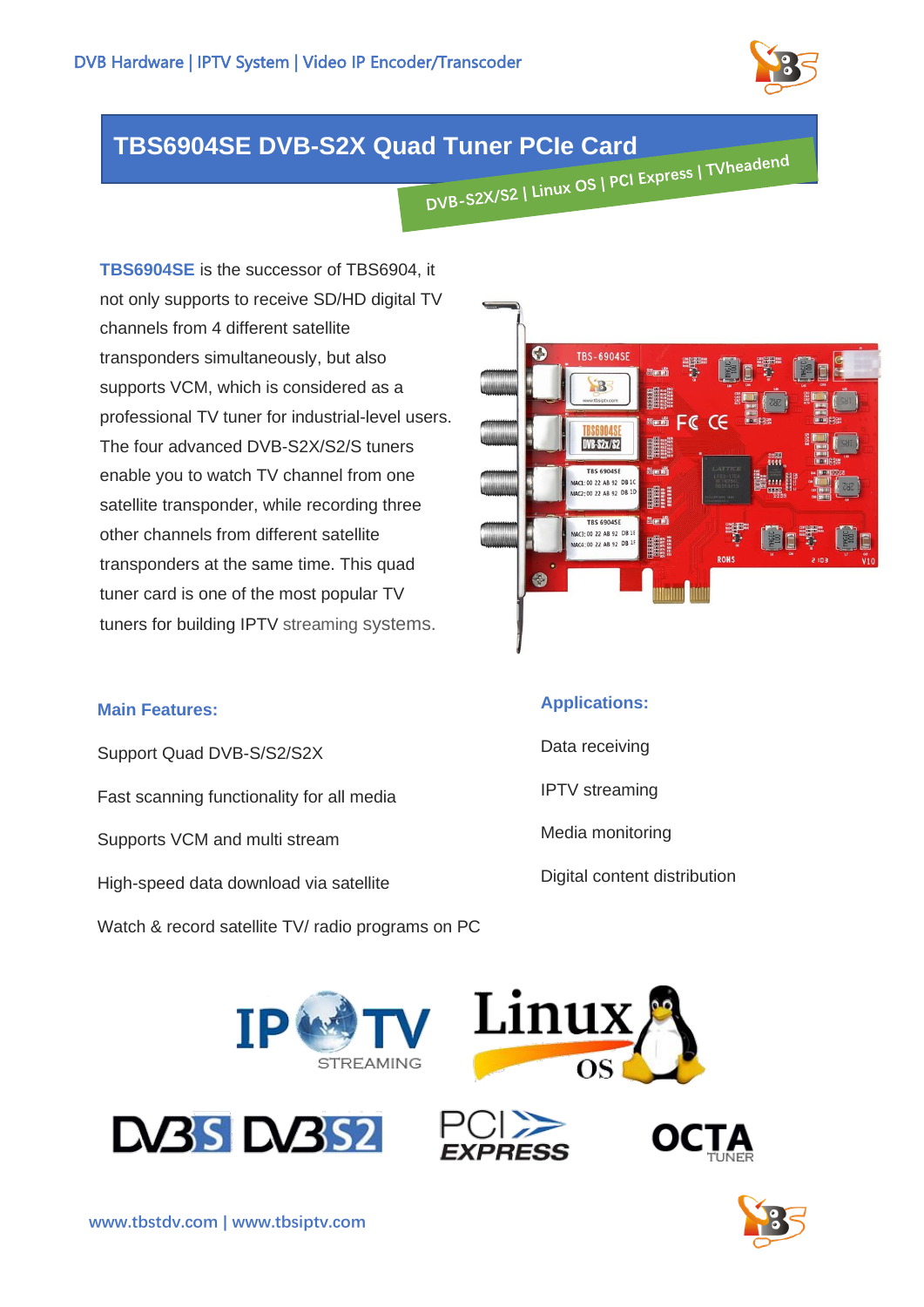

## **Specification**

| Model                    |                  | <b>TBS6904SE</b>                              |
|--------------------------|------------------|-----------------------------------------------|
| Connection               |                  | <b>PCI-express</b>                            |
|                          |                  | 4x RF in                                      |
| <b>DVB-S/S2/S2X</b>      |                  |                                               |
|                          | <b>QPSK</b>      | 1/2, 3/5, 2/3, 3/4, 4/5, 5/6, 8/9, 9/10       |
| DVB-S/S2                 | 8PSK             | 3/5, 2/3, 3/4, 5/6, 8/9, 9/10                 |
|                          | 16APSK           | 2/3, 3/4, 4/5, 5/6, 8/9, 9/10                 |
|                          | 32APSK           | 3/4, 4/5, 5/6, 8/9, 9/10                      |
|                          |                  | 1/4,1/3, 2/5 (S2-MODCODs)                     |
|                          |                  | $1/2$ , $3/5$ , $2/3$ , $3/4$ , $4/5$ , $5/6$ |
|                          | <b>QPSK</b>      | 8/9, 9/10 (S2-MODCODs)                        |
|                          |                  | 11/45, 4/15, 14/45, 7/15 8/15, 32/45          |
|                          | 8PSK (8APSK-L)   | 3/5, 2/3, 3/4, 5/6, 8/9 (S2-MODCODs)          |
| DVB-S2X                  |                  | 7/15, 8/15, 26/45, 32/45                      |
|                          | 16APSK           | 2/3, 3/4, 4/5, 5/6, 8/9 (S2-MODCODs)          |
|                          |                  | 7/15, 8/15, 26/45, 3/5, 32/45                 |
|                          | 32APSK(32APSK-L) | 3/4,4/5,5/6, 8/9, 9/10 (S2-MODCODs)           |
|                          |                  | 32/45, 11/15, 7/9, 32/45                      |
| <b>VCM</b>               |                  | Yes                                           |
| Symbol rate              |                  | 1~45Msymb/s                                   |
| <b>Power consumption</b> |                  |                                               |
| Input/ Power:            |                  | $8 - 12W$                                     |
| temperature              |                  | $0^{\circ}$ ~ 78 $^{\circ}$                   |